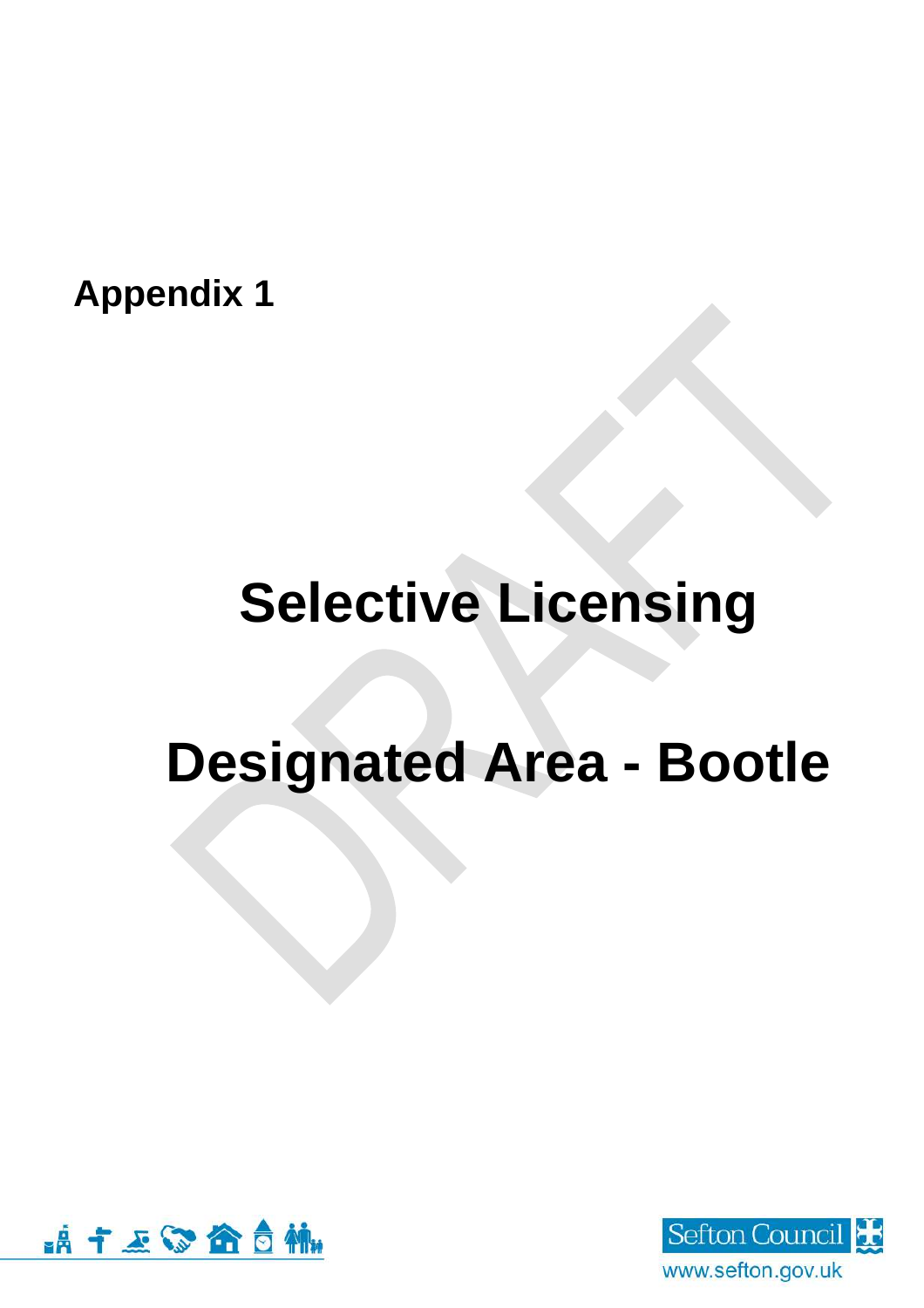

## **Bootle Selective Licensing Boundary**

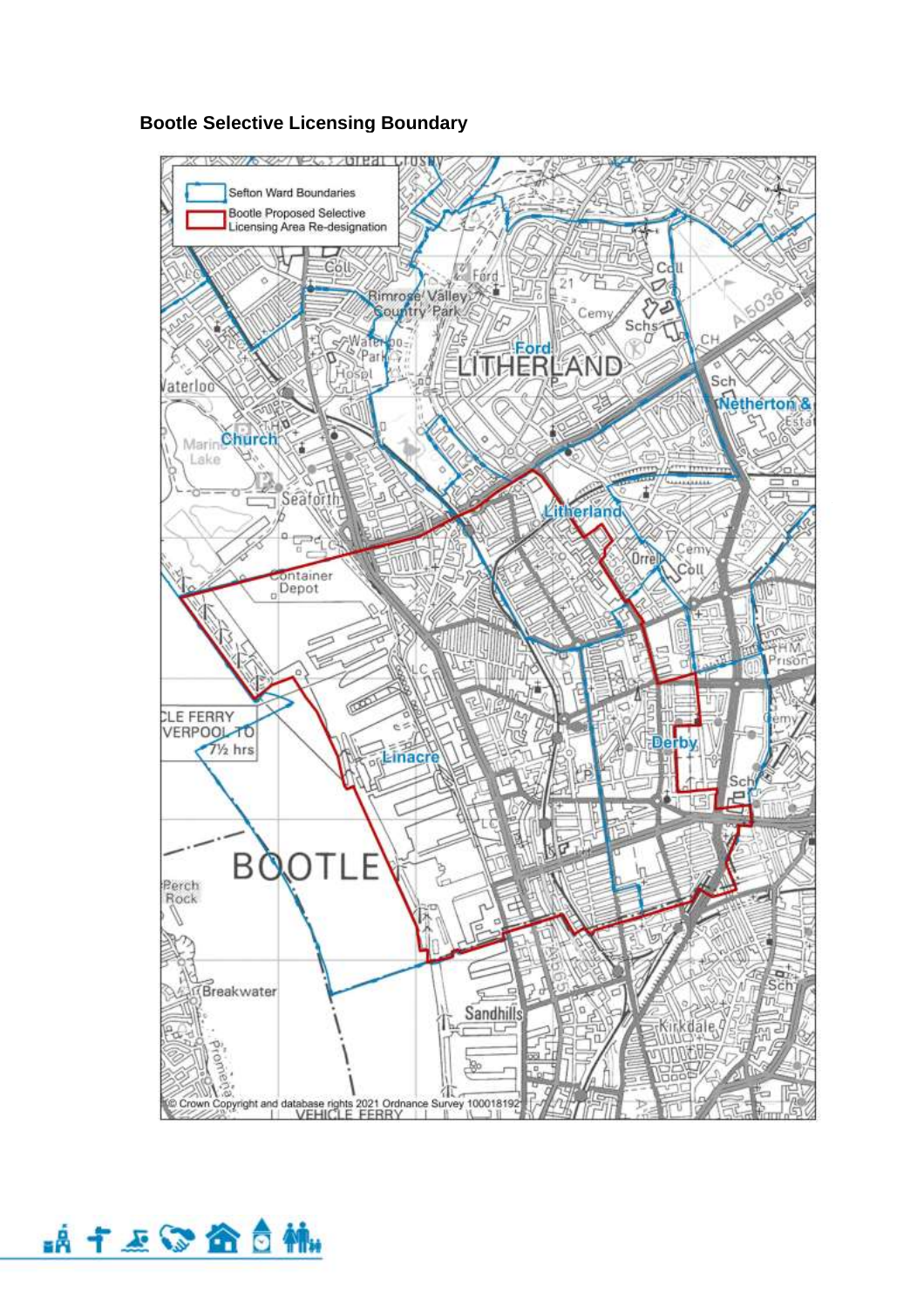## **Bootle Selective Licensing Boundary – List of included roads**

| <b>Road Names</b>                                  | <b>Ward</b>   |
|----------------------------------------------------|---------------|
| <b>ADDISON STREET</b>                              | Linacre       |
| AINTREE ROAD (Numbers 1-29 Odds, 2-64<br>Evens)    | Derby         |
| AKENSIDE STREET                                    | Linacre       |
| <b>ALPHA STREET</b>                                | Litherland    |
| <b>ALT ROAD</b>                                    | Litherland    |
| <b>ALTCAR ROAD</b>                                 | Litherland    |
| <b>ANTONIO STREET</b>                              | Derby         |
| <b>ANVIL CLOSE</b>                                 | Linacre       |
| <b>ARCTIC ROAD</b>                                 | Linacre       |
| <b>ASH GROVE</b>                                   | Linacre       |
| <b>ASH STREET</b>                                  | Derby         |
| <b>ATLANTIC ROAD</b>                               | Linacre       |
| <b>ATLAS ROAD</b>                                  | Linacre       |
| <b>AUGHTON ROAD</b>                                | Derby         |
| <b>AUGUST STREET</b>                               | Derby         |
| <b>AUTUMN WAY</b>                                  | Derby         |
| <b>AYLWARD PLACE</b>                               | Linacre       |
| <b>BACK STANLEY ROAD</b>                           | Derby         |
| <b>BALFE STREET</b>                                | Linacre       |
| <b>BALFOUR AVENUE</b>                              | Linacre       |
| <b>BALFOUR ROAD</b>                                | Linacre       |
| <b>BALLIOL ROAD</b>                                | Derby         |
| <b>BALLIOL ROAD</b>                                | Linacre       |
| <b>BALTIC ROAD</b>                                 | Linacre       |
| <b>BANK ROAD</b>                                   | Linacre       |
| <b>BARKELEY DRIVE</b>                              | Linacre       |
| <b>BARNTON CLOSE</b>                               | Litherland    |
| <b>BEATRICE STREET</b>                             | Derby         |
| <b>BEATRICE STREET</b>                             | Linacre       |
| <b>BEDFORD ROAD</b>                                | Derby         |
| BEDFORD ROAD (Numbers 1-277 Odds, 2-<br>274 Evens) | Linacre       |
| <b>BEECH GROVE</b>                                 | Linacre       |
| <b>BEECH STREET</b>                                | Derby         |
| BEECHWOOD ROAD                                     | Litherland    |
| <b>BELLINI CLOSE</b>                               | Linacre       |
| <b>BENBOW STREET</b>                               | Linacre       |
| <b>BENEDICT STREET</b>                             | Derby/Linacre |
| <b>BERESFORD STREET</b>                            | Linacre       |

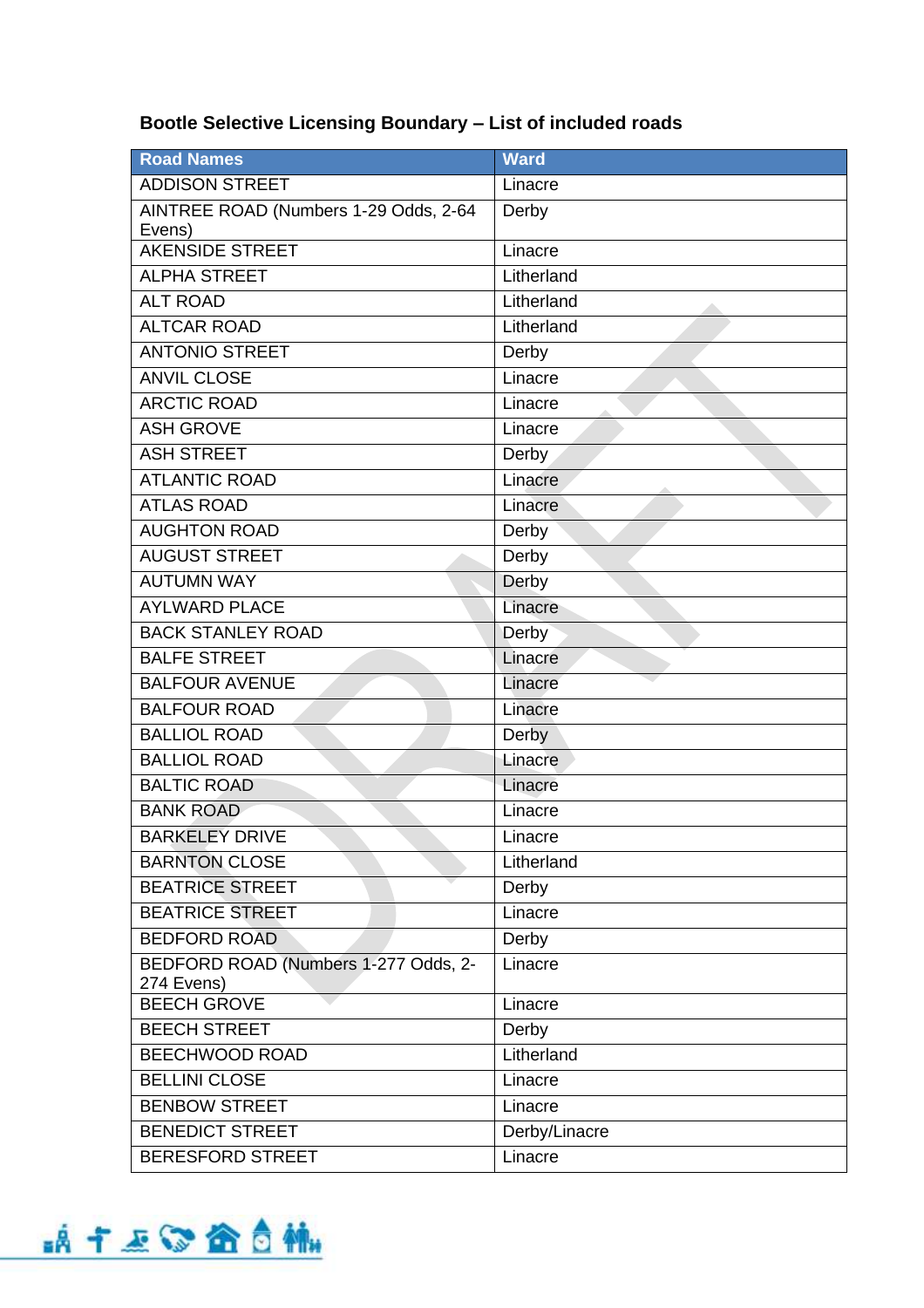| <b>Road Names</b>                                                | <b>Ward</b> |
|------------------------------------------------------------------|-------------|
| <b>BERGEN CLOSE</b>                                              | Derby       |
| <b>BERRY STREET</b>                                              | Linacre     |
| <b>BIANCA STREET</b>                                             | Linacre     |
| <b>BIBBYS LANE</b>                                               | Linacre     |
| <b>BLISWORTH STREET</b>                                          | Litherland  |
| <b>BLOSSOM STREET</b>                                            | Derby       |
| <b>BOSWELL STREET</b>                                            | Linacre     |
| <b>BOWDEN STREET</b>                                             | Litherland  |
| <b>BOWLES STREET</b>                                             | Linacre     |
| <b>BRABY ROAD</b>                                                | Litherland  |
| <b>BRASENOSE ROAD</b>                                            | Linacre     |
| BREEZE HILL (Numbers 1-39 Odds, 36-48<br>Evens)                  | Derby       |
| <b>BREWSTER STREET (Numbers 73-75 Odds</b><br>46-100 Evens)      | Derby       |
| <b>BRIDGE ROAD</b>                                               | Litherland  |
| <b>BRIDGE STREET</b>                                             | Linacre     |
| <b>BROMYARD CLOSE</b>                                            | Linacre     |
| <b>BROOK ROAD</b>                                                | Linacre     |
| <b>BROOKHILL CLOSE</b>                                           | Derby       |
| <b>BROOKHILL ROAD</b>                                            | Derby       |
| <b>BROWNING STREET</b>                                           | Linacre     |
| <b>BRYANT ROAD</b>                                               | Litherland  |
| <b>BULWER STREET</b>                                             | Linacre     |
| <b>BURNS STREET</b>                                              | Linacre     |
| <b>BUSHLEY CLOSE</b>                                             | Linacre     |
| <b>BYNG STREET</b>                                               | Linacre     |
| <b>BYRON STREET</b>                                              | Linacre     |
| <b>CAMBRIDGE ROAD</b>                                            | Derby       |
| <b>CAMPBELL STREET</b>                                           | Linacre     |
| <b>CANAL STREET</b>                                              | Linacre     |
| <b>CAPRICORN WAY</b>                                             | Linacre     |
| <b>CARADOC ROAD</b>                                              | Linacre     |
| <b>CARISBROOKE ROAD (Numbers 137-175)</b><br>Odds 140-178 Evens) | Derby       |
| <b>CAROLINA STREET</b>                                           | Linacre     |
| <b>CARRIAGE GROVE</b>                                            | Derby       |
| <b>CASPIAN PLACE</b>                                             | Derby       |
| <b>CASSIO STREET</b>                                             | Derby       |
| <b>CATHERINE STREET</b>                                          | Litherland  |
| <b>CECIL ROAD</b>                                                | Linacre     |
| <b>CEDAR STREET</b>                                              | Derby       |

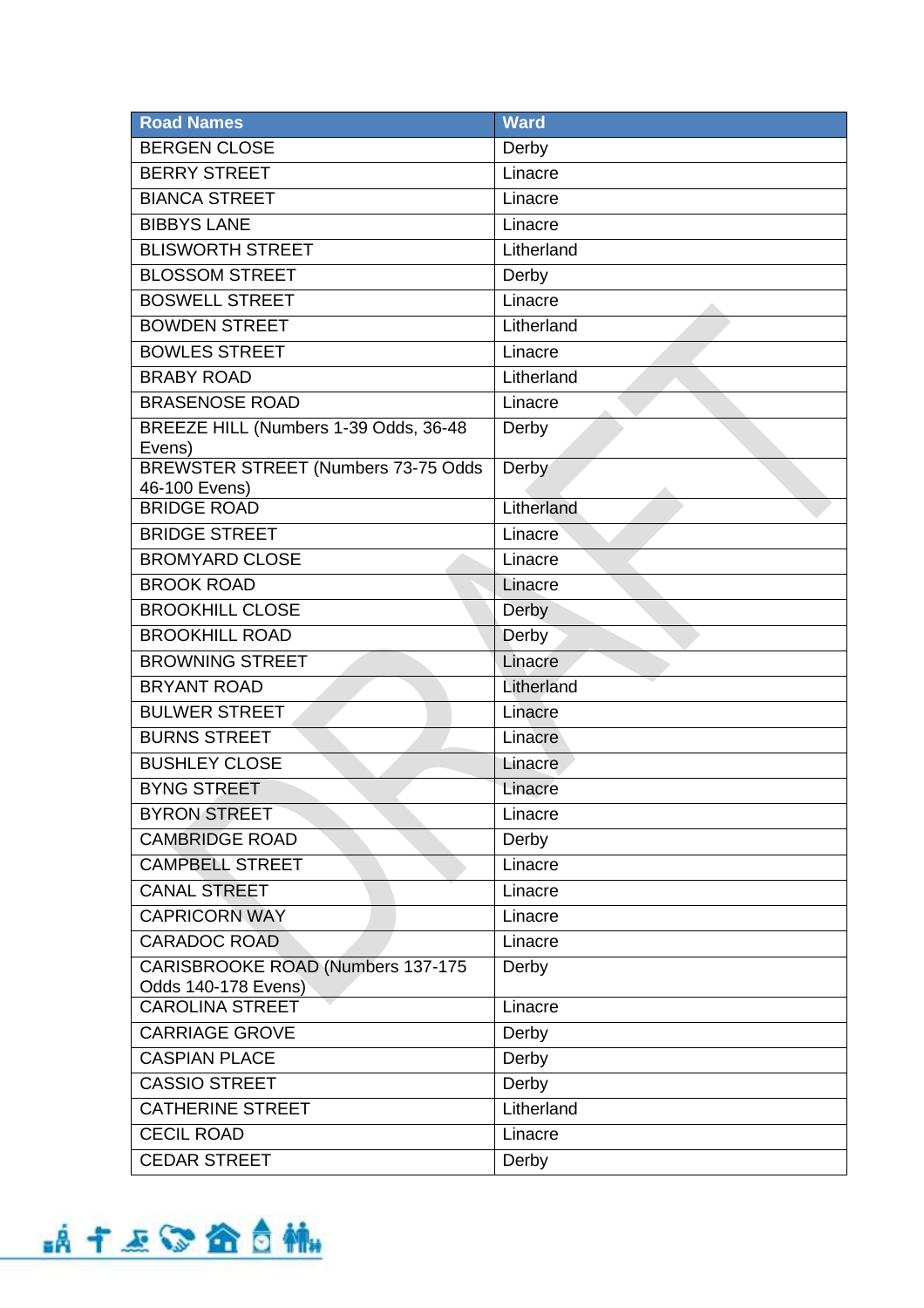| <b>Road Names</b>                    | <b>Ward</b> |
|--------------------------------------|-------------|
| <b>CHAPEL TERRACE</b>                | Linacre     |
| <b>CHAUCER STREET</b>                | Linacre     |
| <b>CHELSEA ROAD</b>                  | Litherland  |
| <b>CHESNUT GROVE</b>                 | Linacre     |
| <b>CHURCH GARDENS</b>                | Linacre     |
| <b>CHURCH GROVE</b>                  | Linacre     |
| <b>CHURCH ROAD</b>                   | Linacre     |
| <b>CHURCH STREET</b>                 | Linacre     |
| <b>CHURCH VIEW</b>                   | Linacre     |
| <b>CHURCH WALK</b>                   | Linacre     |
| <b>CLAIRVILLE CLOSE</b>              | Linacre     |
| <b>CLARE ROAD</b>                    | Derby       |
| <b>CLARENDON ROAD</b>                | Linacre     |
| <b>CLAYFIELD CLOSE</b>               | Derby       |
| <b>CLEARY STREET</b>                 | Linacre     |
| <b>COBB AVENUE</b>                   | Litherland  |
| <b>COLERIDGE STREET</b>              | Linacre     |
| <b>COLLEGE VIEW</b>                  | Linacre     |
| <b>COLLINS CLOSE</b>                 | Linacre     |
| <b>COMPTON WALK</b>                  | Linacre     |
| <b>COOKSON ROAD</b>                  | Linacre     |
| <b>CORAL DRIVE</b>                   | Derby       |
| <b>CORNWALL ROAD</b>                 | Derby       |
| <b>CORPORATION WHARF</b>             | Derby       |
| <b>COWPER STREET</b>                 | Linacre     |
| <b>CRESCENT ROAD</b>                 | Linacre     |
| <b>CRICKLADE CLOSE</b>               | Linacre     |
| CROSBY ROAD SOUTH (Numbers 171-275   | Linacre     |
| Odds)<br><b>CROXTETH AVENUE</b>      | Litherland  |
| <b>CROXTETH ROAD</b>                 | Litherland  |
| <b>CUNARD ROAD</b>                   | Litherland  |
| <b>DACRE STREET</b>                  | Linacre     |
| <b>DAISY MEWS</b>                    | Litherland  |
| <b>DANIEL CLOSE</b>                  | Linacre     |
| <b>DAVIES STREET</b>                 | Derby       |
| <b>DEEPDALE AVENUE</b>               | Linacre     |
| <b>DELAWARE ROAD</b>                 | Linacre     |
| <b>DELTA ROAD</b>                    | Litherland  |
| DERBY ROAD (Numbers 119-327 Odds 42- | Linacre     |
| 318 Evens)                           |             |
| DORSET CLOSE                         | Derby       |

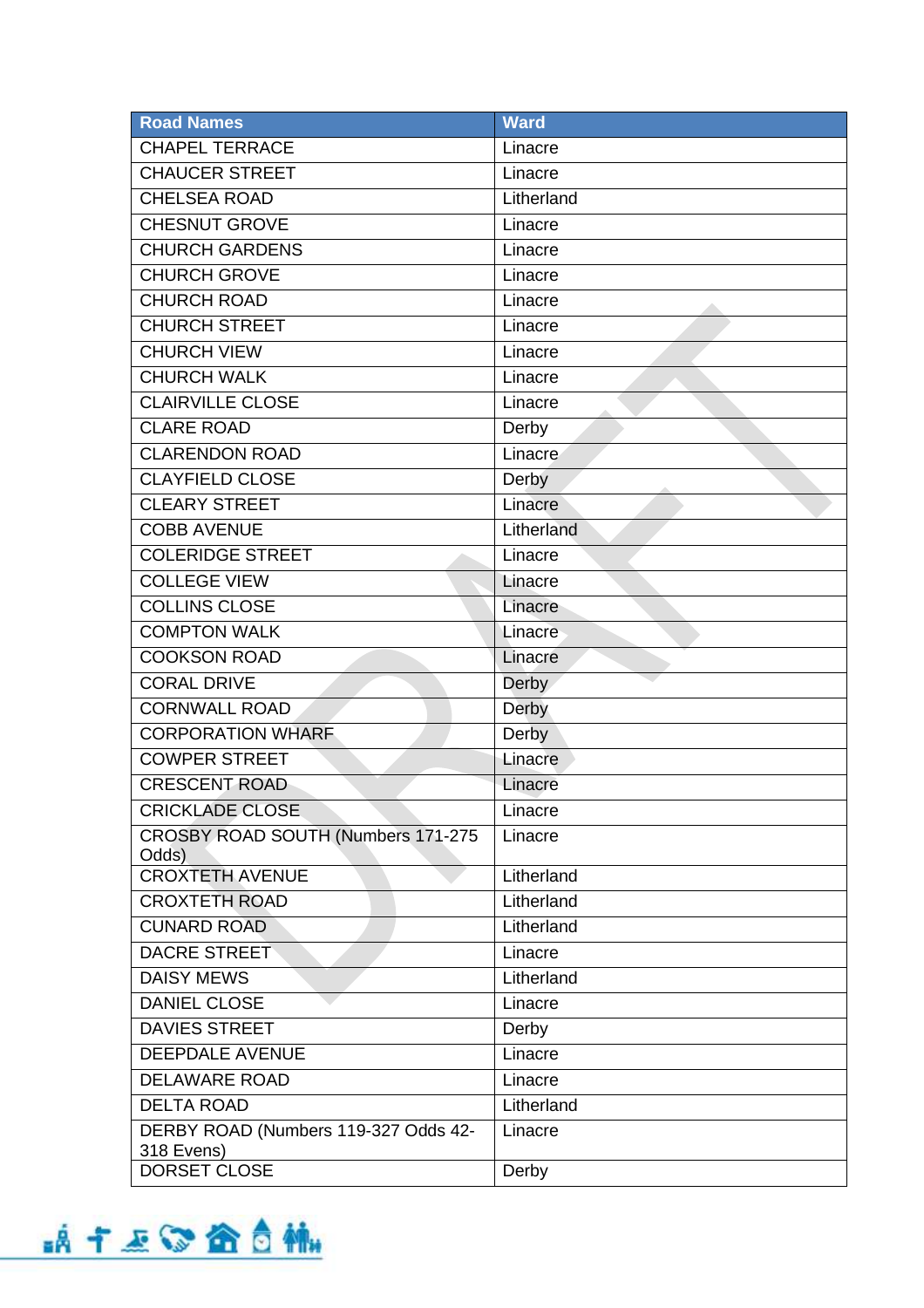| <b>Road Names</b>                       | <b>Ward</b> |
|-----------------------------------------|-------------|
| <b>DOUGLAS PLACE</b>                    | Linacre     |
| <b>DOWNING ROAD</b>                     | Derby       |
| <b>DRAKE STREET</b>                     | Linacre     |
| <b>DRYDEN STREET</b>                    | Linacre     |
| <b>DUNDAS STREET</b>                    | Linacre     |
| EARL ROAD (1-31 Odds only)              | Derby       |
| <b>EATON AVENUE</b>                     | Litherland  |
| <b>EFFINGHAM STREET</b>                 | Linacre     |
| <b>ELIOT STREET</b>                     | Linacre     |
| <b>ELM DRIVE</b>                        | Linacre     |
| <b>ELM ROAD</b>                         | Linacre     |
| <b>EMPIRE ROAD</b>                      | Litherland  |
| <b>ESSEX WAY</b>                        | Derby       |
| <b>EVERTON VIEW</b>                     | Linacre     |
| <b>EXETER ROAD</b>                      | Linacre     |
| <b>FALCONER STREET</b>                  | Linacre     |
| <b>FERN GROVE</b>                       | Derby       |
| <b>FERNHILL CLOSE</b>                   | Derby       |
| <b>FERNHILL GARDENS</b>                 | Derby       |
| <b>FERNHILL MEWS EAST</b>               | Derby       |
| <b>FERNHILL MEWS WEST</b>               | Derby       |
| FERNHILL ROAD (Edith Villas, Oxford     | Derby       |
| House, Sefton Villas, Numbers 7-23 Odds |             |
| 20-48 Evens)<br><b>FERNHILL WAY</b>     | Derby       |
| <b>GEMINI CLOSE</b>                     | Linacre     |
| <b>GEORGIA CLOSE</b>                    | Linacre     |
| <b>GIRTON AVENUE</b>                    | Derby       |
| <b>GLADSTONE ROAD</b>                   | Linacre     |
| <b>GLOBE ROAD</b>                       | Linacre     |
| <b>GLOUCESTER ROAD</b>                  | Derby       |
| <b>GLOVER PLACE</b>                     | Linacre     |
| <b>GOLDSMITH STREET</b>                 |             |
| <b>GONVILLE ROAD</b>                    | Linacre     |
|                                         | Derby       |
| <b>GOWER STREET</b>                     | Linacre     |
| <b>GRAY STREET</b>                      | Linacre     |
| <b>GRIMSHAW STREET</b>                  | Linacre     |
| <b>GREEN LANE (Numbers 56-60 Evens)</b> | Linacre     |
| <b>GROVE STREET</b>                     | Linacre     |
| <b>GUION ROAD</b>                       | Litherland  |
| <b>HALIDON COURT</b>                    | Linacre     |
| <b>HALSALL ROAD</b>                     | Litherland  |

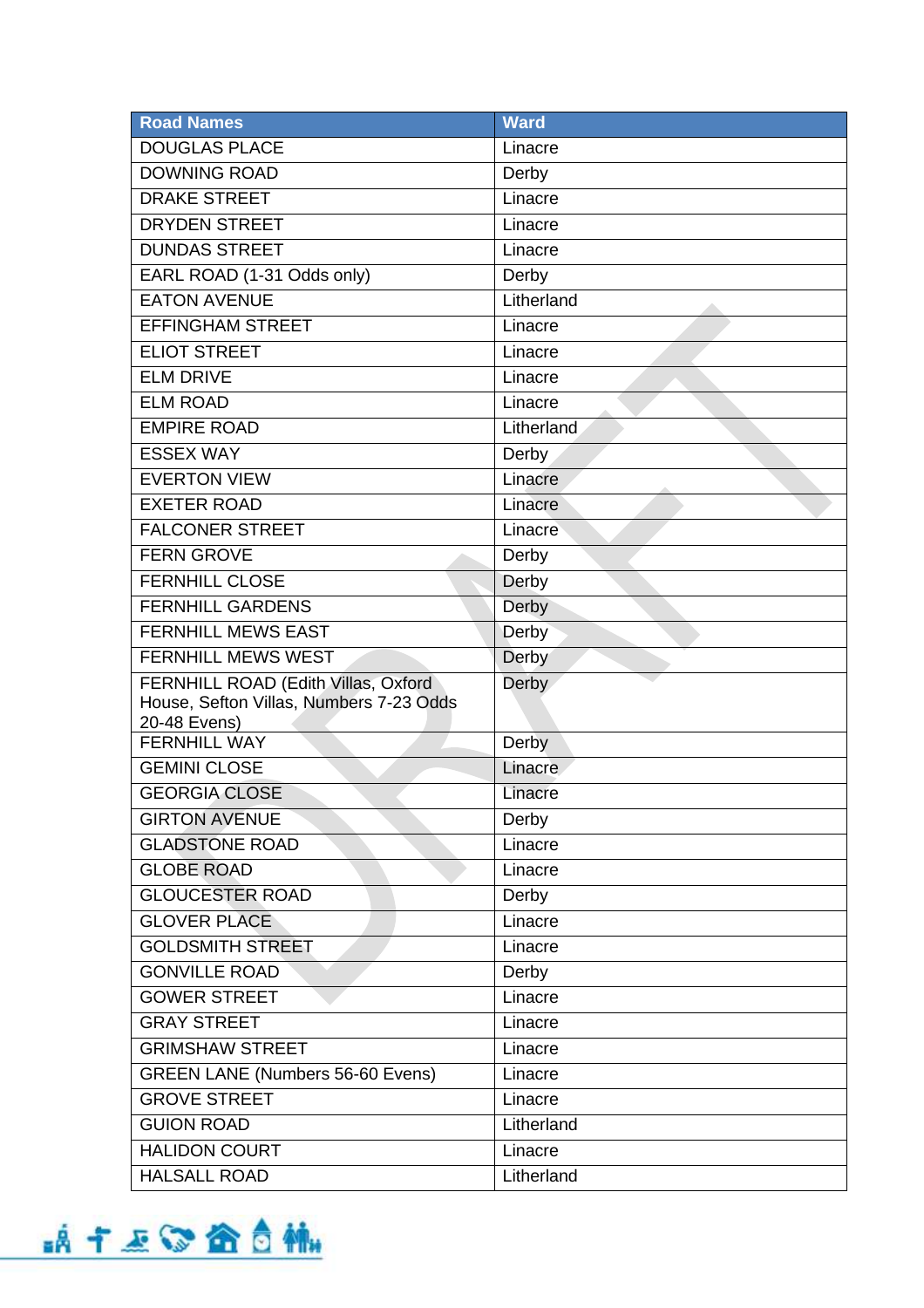| <b>Road Names</b>                                  | <b>Ward</b>      |
|----------------------------------------------------|------------------|
| <b>HANDS STREET</b>                                | Litherland       |
| <b>HAPSFORD ROAD</b>                               | Litherland       |
| <b>HARTWELL STREET</b>                             | Litherland       |
| <b>HAVELOCK ROAD</b>                               | Litherland       |
| <b>HAWARDEN GROVE</b>                              | Linacre          |
| HAWTHORNE ROAD (Numbers 1-513 Odds<br>2-556 Evens) | Derby/Litherland |
| <b>HEATHFIELD CLOSE</b>                            | Litherland       |
| <b>HEATHFIELD DRIVE</b>                            | Litherland       |
| <b>HEMANS STREET</b>                               | Linacre          |
| <b>HEMER TERRACE</b>                               | Linacre          |
| <b>HERO STREET</b>                                 | Derby            |
| <b>HERTFORD ROAD</b>                               | Linacre          |
| <b>HICKS ROAD</b>                                  | Linacre          |
| <b>HILLCREST</b>                                   | Derby            |
| <b>HILLHEAD ROAD</b>                               | Derby            |
| <b>HILLSIDE CLOSE</b>                              | Derby            |
| <b>HINTON STREET</b>                               | Litherland       |
| <b>HOGARTH STREET</b>                              | Linacre          |
| <b>HOLLY GROVE</b>                                 | Linacre          |
| <b>HOLLY STREET</b>                                | Derby            |
| <b>HOLMES LANE</b>                                 | Litherland       |
| <b>HOOD STREET</b>                                 | Linacre          |
| <b>HORNBY AVENUE</b>                               | Linacre          |
| <b>HORNBY BOULEVARD</b>                            | Litherland       |
| <b>HORNBY ROAD</b>                                 | Derby/Linacre    |
| <b>HORNBY STREET</b>                               | Linacre          |
| <b>HUMPHREY STREET</b>                             | Litherland       |
| <b>IBSTOCK ROAD</b>                                | Litherland       |
| <b>IBSTOCK ROAD</b>                                | Litherland       |
| <b>INCE AVENUE</b>                                 | Litherland       |
| <b>INMAN ROAD</b>                                  | Litherland       |
| <b>IRLAM ROAD</b>                                  | Linacre          |
| <b>ISMAY ROAD</b>                                  | Litherland       |
| <b>JACOBS CLOSE</b>                                | Litherland       |
| <b>JERSEY CLOSE</b>                                | Linacre          |
| <b>JERSEY STREET</b>                               | Linacre          |
| <b>JOSEPH GARDNER WAY</b>                          | Linacre          |
| <b>JUBILEE ROAD</b>                                | Litherland       |
| <b>JULY STREET</b>                                 | Derby            |
| <b>JUNE STREET</b>                                 | Derby            |

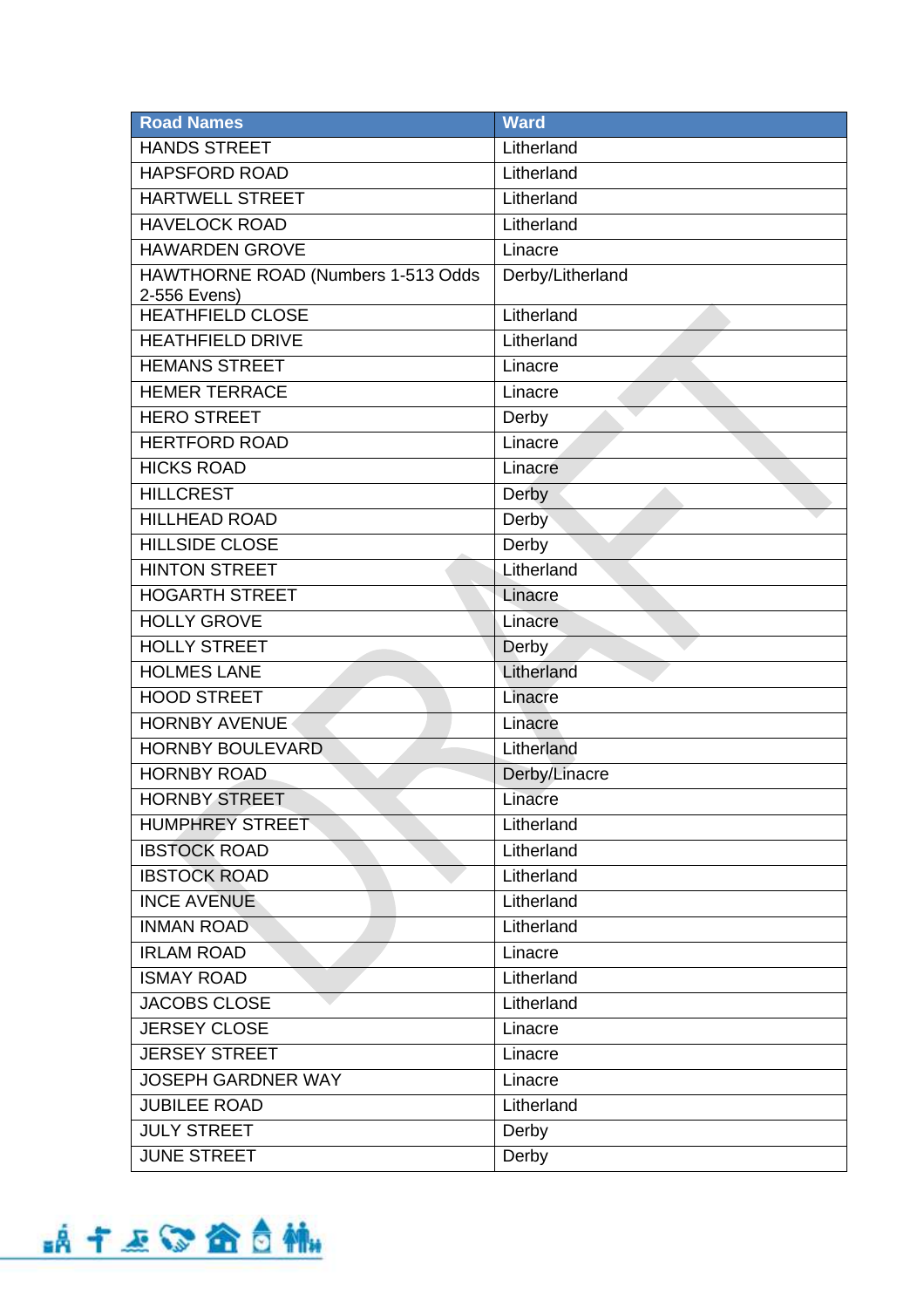| <b>Road Names</b>                                | <b>Ward</b>        |
|--------------------------------------------------|--------------------|
| <b>KARA CLOSE</b>                                | Derby              |
| <b>KEATS STREET</b>                              | Linacre            |
| <b>KEBLE ROAD</b>                                | Linacre            |
| <b>KEN MEWS</b>                                  | Litherland         |
| <b>KENILWORTH STREET</b>                         | Linacre            |
| <b>KENT CLOSE</b>                                | Derby              |
| <b>KEPLER STREET</b>                             | Linacre            |
| <b>KILBURN STREET</b>                            | Litherland         |
| <b>KINGS ROAD</b>                                | Linacre            |
| <b>KIPLING STREET</b>                            | Linacre            |
| <b>KIRK ROAD</b>                                 | Litherland         |
| <b>KNOWSLEY ROAD</b>                             | Linacre/Litherland |
| <b>LABURNUM PLACE</b>                            | Derby              |
| <b>LANDER ROAD</b>                               | Litherland         |
| <b>LANGDALE STREET</b>                           | Derby              |
| <b>LATHOM ROAD</b>                               | Litherland         |
| <b>LAWLER STREET</b>                             | Litherland         |
| <b>LEICESTER ROAD</b>                            | Derby              |
| <b>LIBREX CLOSE</b>                              | Litherland         |
| <b>LILY ROAD</b>                                 | Litherland         |
| <b>LIME GROVE</b>                                | Linacre            |
| LINACRE LANE (Numbers 11-109 Odds 2-58<br>Evens) | Derby/Litherland   |
| <b>LINACRE ROAD</b>                              | Litherland         |
| <b>LINCOLN CRESCENT</b>                          | Linacre            |
| <b>LITHERLAND ROAD</b>                           | Derby              |
| <b>LITHERLAND ROAD</b>                           | Litherland         |
| LONGFELLOW STREET                                | Linacre            |
| <b>LONGFIELD ROAD</b>                            | Litherland         |
| <b>LUNT ROAD</b>                                 | Litherland         |
| <b>LYDIATE ROAD</b>                              | Litherland         |
| <b>LYSTER ROAD</b>                               | Linacre            |
| <b>LYTTON GROVE</b>                              | Linacre            |
| <b>MALVERN ROAD</b>                              | Litherland         |
| <b>MANOR CLOSE</b>                               | Derby              |
| <b>MANSFIELD ROAD</b>                            | Linacre            |
| <b>MAPLE CLOSE</b>                               | Linacre            |
| <b>MARBLE CLOSE</b>                              | Linacre            |
| <b>MARGARET AVENUE</b>                           | Litherland         |
| <b>MARKFIELD ROAD</b>                            | Litherland         |
| <b>MARSH LANE</b>                                | Derby/Linacre      |

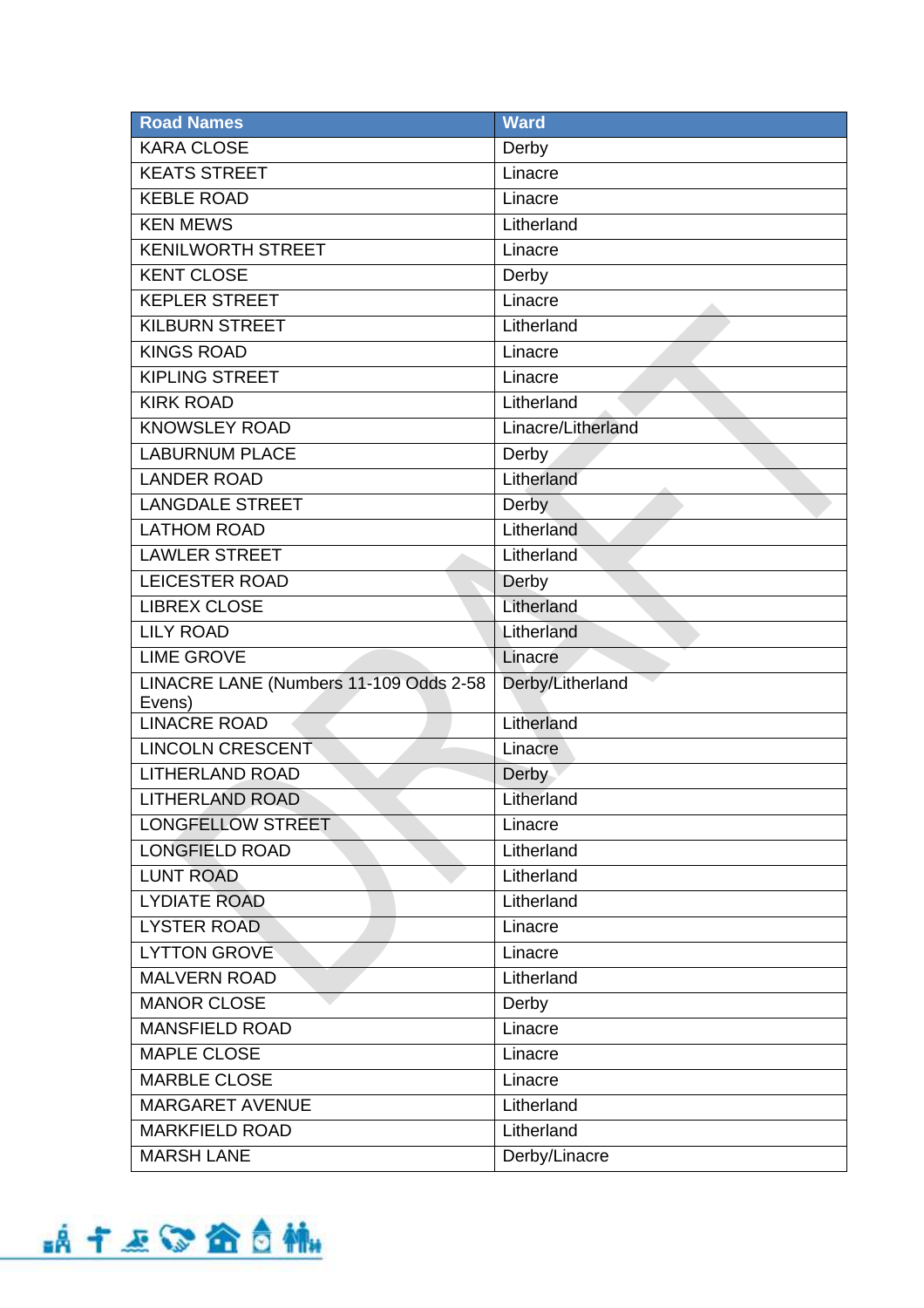| <b>Road Names</b>                    | <b>Ward</b>   |
|--------------------------------------|---------------|
| <b>MARYLAND GROVE</b>                | Linacre       |
| <b>MAY CLOSE</b>                     | Litherland    |
| <b>MAY STREET</b>                    | Derby         |
| <b>MEADOW HEY</b>                    | Linacre       |
| <b>MELLING ROAD</b>                  | Derby         |
| <b>MERTON GROVE</b>                  | Linacre       |
| <b>MERTON ROAD</b>                   | Derby/Linacre |
| <b>MIDDLESEX ROAD</b>                | Derby         |
| <b>MILDMAY ROAD</b>                  | Litherland    |
| <b>MILL LANE</b>                     | Derby         |
| <b>MILLERS BRIDGE</b>                | Linacre       |
| <b>MILTON STREET</b>                 | Linacre       |
| MIRANDA ROAD (Numbers 7-47 Odds 2-56 | Derby/Linacre |
| Evens)<br><b>MOORE STREET</b>        | Linacre       |
| <b>MUSPRATT ROAD</b>                 | Linacre       |
| <b>NAPIER STREET</b>                 | Linacre       |
| <b>NELSON ROAD</b>                   | Litherland    |
| <b>NELSON STREET</b>                 | Linacre       |
| <b>NEW FORT WAY</b>                  | Linacre       |
| <b>NEW STRAND MARINERS WAY</b>       | Linacre       |
| <b>NEW STRAND MEDWAY</b>             | Linacre       |
| <b>NEW STRAND MONS SQUARE</b>        | Linacre       |
| <b>NEW STRAND PARKSIDE</b>           | Linacre       |
| <b>NEW STRAND RAVENWAY</b>           | Linacre       |
| <b>NEW STRAND SERVICEWAY</b>         | Linacre       |
| NEW STRAND THE ESPLANADE             | Linacre       |
| <b>NEW STRAND THE HEXAGON</b>        | Linacre       |
| <b>NEW STRAND THE PALATINE</b>       | Linacre       |
| <b>NEWTON WALK</b>                   | Linacre       |
| <b>NORFOLK CLOSE</b>                 | Derby         |
| <b>NORFOLK PLACE</b>                 | Linacre       |
| <b>NORTON STREET</b>                 | Linacre       |
| <b>NUFFIELD ROAD</b>                 | Linacre       |
| <b>OAK STREET</b>                    | Derby         |
| <b>OAKLAND CLOSE</b>                 | Litherland    |
| <b>OCEAN ROAD</b>                    | Litherland    |
| <b>OLIVIA STREET</b>                 | Derby/Linacre |
| <b>ONEILL STREET</b>                 | Linacre       |
| OREGON CLOSE                         | Linacre       |
| <b>ORIEL ROAD</b>                    | Linacre       |

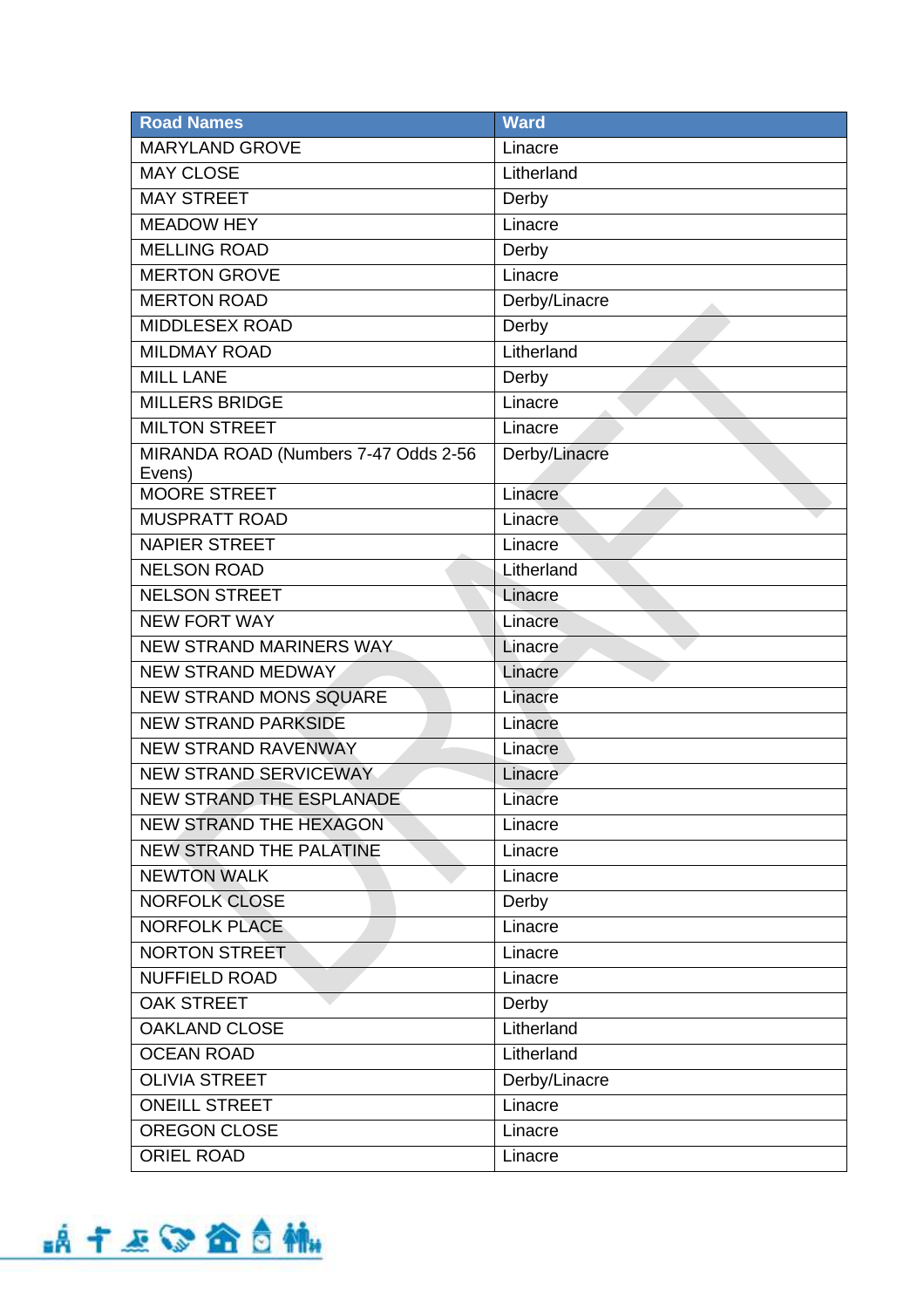| <b>Road Names</b>        | <b>Ward</b> |
|--------------------------|-------------|
| <b>ORLANDO STREET</b>    | Linacre     |
| <b>OXFORD AVENUE</b>     | Derby       |
| <b>OXFORD ROAD</b>       | Derby       |
| PACIFIC ROAD             | Linacre     |
| <b>PALMERSTON AVENUE</b> | Litherland  |
| <b>PALMERSTON DRIVE</b>  | Litherland  |
| <b>PARK PLACE</b>        | Derby       |
| <b>PARK STREET</b>       | Derby       |
| PEEL ROAD                | Linacre     |
| <b>PEMBROKE ROAD</b>     | Linacre     |
| PENNINGTON ROAD          | Litherland  |
| PENPOLL CLOSE            | Litherland  |
| PENRHYN AVENUE           | Litherland  |
| <b>PERCY STREET</b>      | Linacre     |
| PETER MAHON WAY          | Linacre     |
| PETERHOUSE MEWS          | Derby       |
| PINE GROVE               | Derby       |
| <b>PLEASANT STREET</b>   | Linacre     |
| PLEASANT VIEW            | Linacre     |
| <b>PLUM GROVE</b>        | Linacre     |
| POPE STREET              | Linacre     |
| <b>POPLAR GROVE</b>      | Linacre     |
| <b>PRINCES STREET</b>    | Linacre     |
| PRINCESS WAY             | Linacre     |
| <b>PRIOR STREET</b>      | Linacre     |
| PROVINCE ROAD            | Derby       |
| <b>QUARRY ROAD</b>       | Derby       |
| <b>QUEENS ROAD</b>       | Linacre     |
| <b>RALEIGH STREET</b>    | Linacre     |
| <b>RAWSON ROAD</b>       | Linacre     |
| REDWOOD GROVE            | Derby       |
| <b>REGENT ROAD</b>       | Linacre     |
| <b>RICHMOND COURT</b>    | Litherland  |
| <b>RIDDOCK ROAD</b>      | Litherland  |
| RIMMER CLOSE             | Litherland  |
| <b>RIMROSE ROAD</b>      | Linacre     |
| <b>RIVERSIDE CLOSE</b>   | Linacre     |
| <b>ROBY STREET</b>       | Derby       |
| <b>RONAN CLOSE</b>       | Linacre     |
| <b>ROPEWORKS CLOSE</b>   | Derby       |
| <b>ROSE AVENUE</b>       | Litherland  |

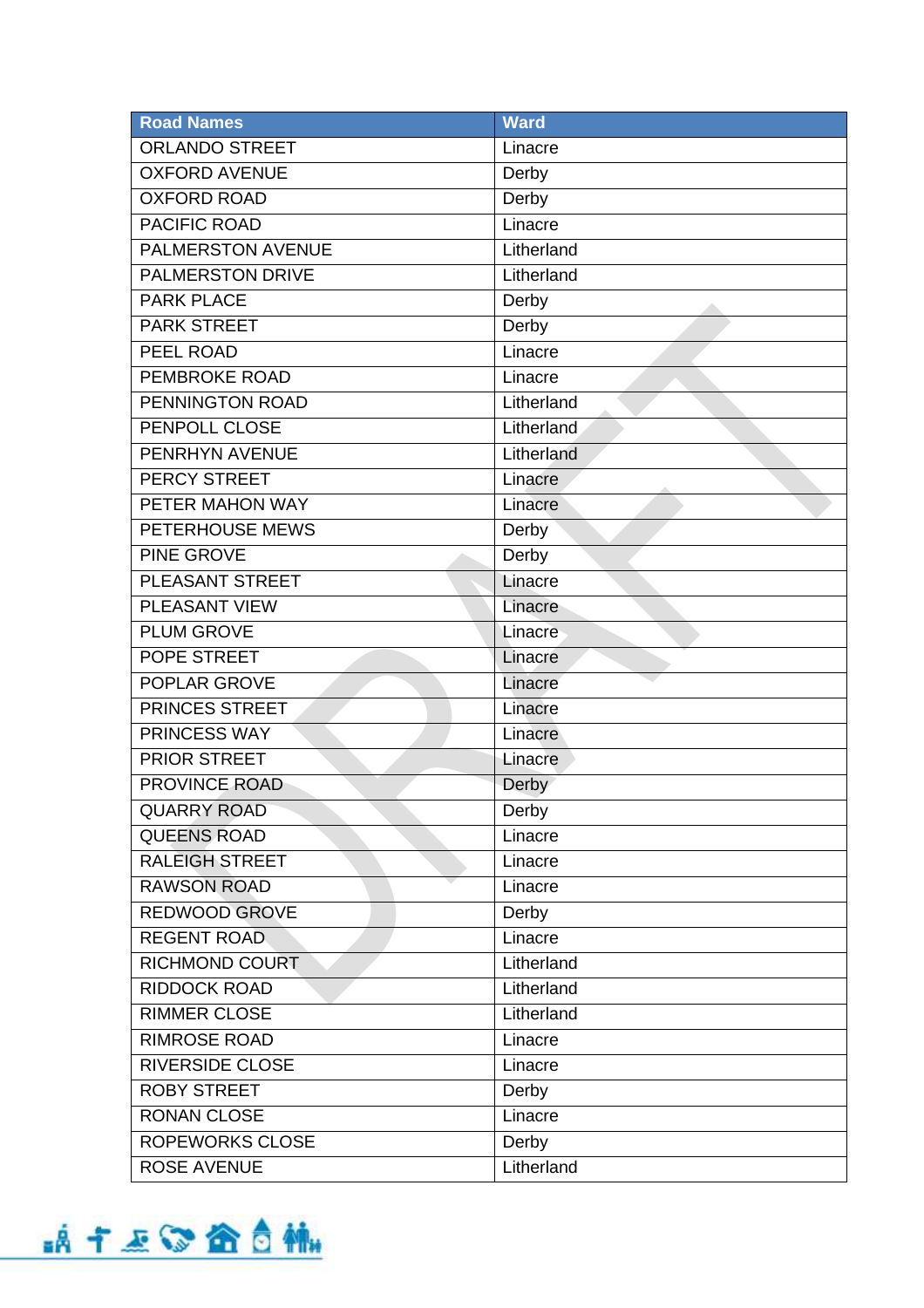| <b>Road Names</b>                        | <b>Ward</b>        |
|------------------------------------------|--------------------|
| <b>ROSSINI STREET</b>                    | Linacre            |
| ROXBURGH STREET (161-175 Odds 144-       | Derby              |
| 176 Evens)<br><b>ROYAL SEAFORTH DOCK</b> |                    |
|                                          | Linacre            |
| <b>RUFFORD ROAD</b>                      | Litherland         |
| <b>RUSKIN CLOSE</b>                      | Linacre            |
| <b>RUTLAND STREET</b>                    | Derby              |
| <b>SALISBURY ROAD</b>                    | Linacre            |
| <b>SANDFIELD PLACE</b>                   | Linacre            |
| <b>SANDFIELD ROAD</b>                    | Derby              |
| SANDY ROAD (Numbers 1 - 15 Odds only)    | Linacre            |
| <b>SCARISBRICK AVENUE</b>                | Litherland         |
| <b>SCHOOL LANE</b>                       | Linacre            |
| <b>SCOTT STREET</b>                      | Linacre            |
| <b>SEAFIELD ROAD</b>                     | Linacre            |
| <b>SEAFORTH ROAD</b>                     | Linacre            |
| <b>SEAFORTH VALE NORTH</b>               | Linacre            |
| <b>SEAFORTH VALE WEST</b>                | Linacre            |
| <b>SEAVIEW ROAD</b>                      | Linacre            |
| <b>SEFTON AVENUE</b>                     | Litherland         |
| SEFTON STREET (Numbers 1 and 1A          | Litherland         |
| <b>SERVIA ROAD</b>                       | Litherland         |
| <b>SEYMOUR ROAD</b>                      | Litherland         |
| <b>SEYMOUR STREET</b>                    | Linacre            |
| SHAKESPEARE STREET                       | Linacre            |
| <b>SHELLEY STREET</b>                    | Linacre            |
| <b>SHORE ROAD</b>                        | Linacre            |
| <b>SIDNEY ROAD</b>                       | Derby              |
| <b>SMOLLETT STREET</b>                   | Linacre            |
| <b>SNAVE CLOSE</b>                       | Litherland         |
| <b>SNOWDROP MEWS</b>                     | Litherland         |
| <b>SOMERSET ROAD</b>                     | Derby              |
| <b>SOUTH PARK WAY</b>                    | Derby              |
| <b>SOUTHEY STREET</b>                    | Linacre            |
| SOUTHPORT ROAD (Numbers 2-44 Evens       | Derby              |
| only)                                    |                    |
| <b>SPENSER STREET</b>                    | Linacre            |
| <b>SPRINGS CLOSE</b>                     | Derby              |
| <b>ST ALBANS ROAD</b>                    | Linacre            |
| ST ALBANS SQUARE                         | Linacre            |
| <b>ST ANDREWS ROAD</b>                   | Linacre/Litherland |
| ST CATHERINES ROAD                       | Linacre            |

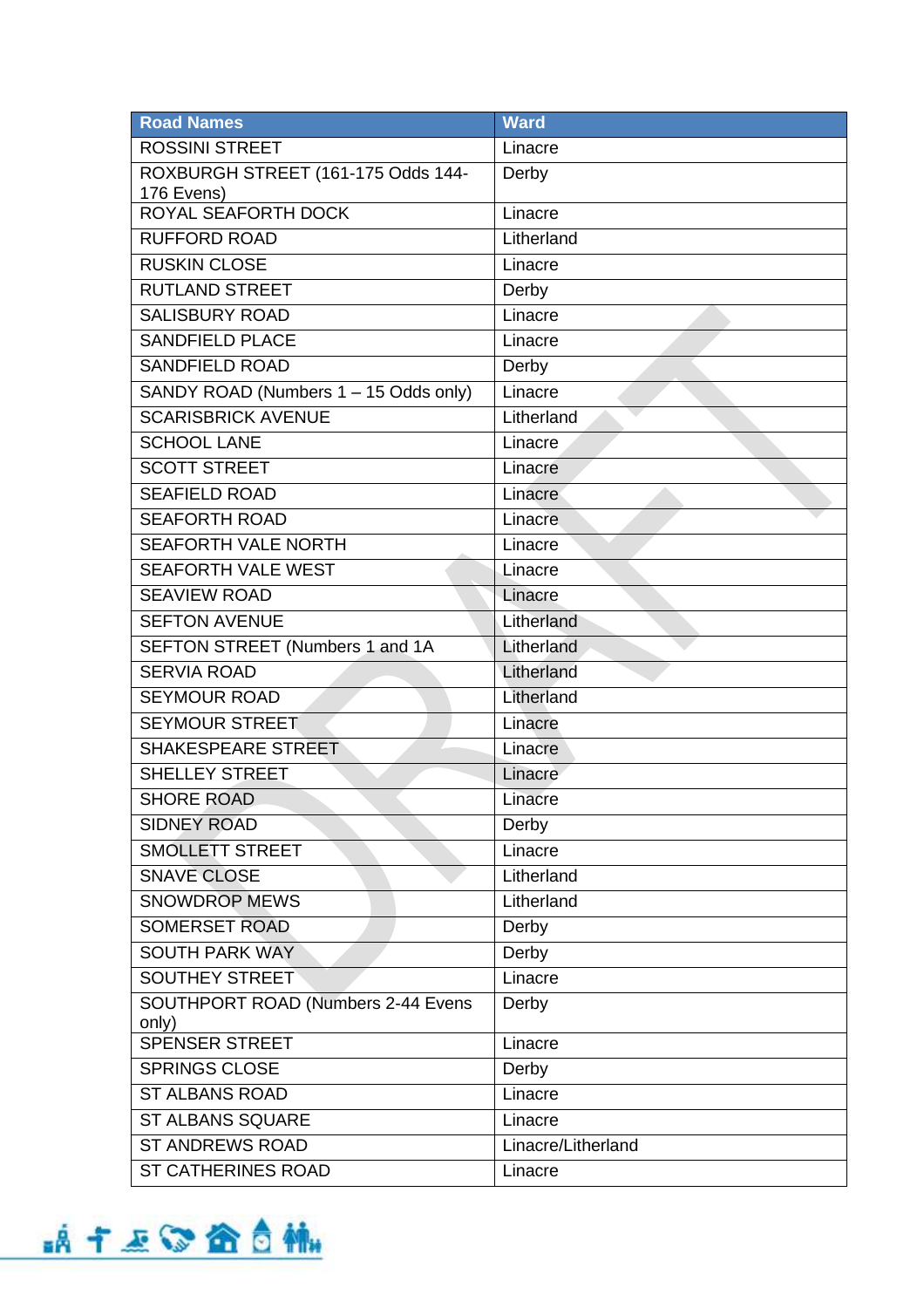| <b>Road Names</b>        | <b>Ward</b>              |
|--------------------------|--------------------------|
| <b>ST EDMONDS ROAD</b>   | Linacre                  |
| <b>ST JAMES DRIVE</b>    | Linacre                  |
| <b>ST JOANS CLOSE</b>    | Linacre                  |
| <b>ST JOHNS ROAD</b>     | Linacre                  |
| <b>ST JOHNS TERRACE</b>  | Linacre                  |
| <b>ST MARYS CLOSE</b>    | Linacre                  |
| <b>ST PAULS PLACE</b>    | Derby                    |
| <b>STANLEY ROAD</b>      | Derby/Linacre/Litherland |
| <b>STRAND ROAD</b>       | Derby/Linacre            |
| <b>STRAND VIEW</b>       | Linacre                  |
| <b>SUFFOLK STREET</b>    | Derby                    |
| <b>SUMMER ROAD</b>       | Derby                    |
| <b>SUMMERSEAT</b>        | Linacre                  |
| <b>SURREY STREET</b>     | Derby                    |
| <b>SUSSEX CLOSE</b>      | Derby                    |
| <b>SUSSEX STREET</b>     | Derby                    |
| <b>TALISMAN WAY</b>      | Linacre                  |
| <b>TENNYSON STREET</b>   | Linacre                  |
| THE GRANGE               | Litherland               |
| <b>THORNTON ROAD</b>     | Derby/Litherland         |
| <b>THORNTON STREET</b>   | Litherland               |
| <b>TOWCESTER STREET</b>  | Litherland               |
| <b>TRINITY PLACE</b>     | Derby                    |
| <b>TRINITY ROAD</b>      | Derby/Linacre            |
| <b>UNIVERSITY ROAD</b>   | Derby                    |
| <b>URSULA STREET</b>     | Derby                    |
| <b>VERDI AVENUE</b>      | Linacre                  |
| <b>VERDI STREET</b>      | Linacre                  |
| <b>VERDI TERRACE</b>     | Linacre                  |
| <b>VERMONT WAY</b>       | Linacre                  |
| <b>VIOLA STREET</b>      | Linacre                  |
| <b>VIOLET ROAD</b>       | Litherland               |
| <b>WADHAM ROAD</b>       | Derby                    |
| <b>WADHAM ROAD</b>       | Linacre                  |
| <b>WALLER STREET</b>     | Linacre                  |
| <b>WARTON STREET</b>     | Linacre                  |
| <b>WARTON TERRACE</b>    | Linacre                  |
| <b>WARWICK ROAD</b>      | Derby                    |
| <b>WASHINGTON PARADE</b> | Linacre                  |
| <b>WATERWORKS STREET</b> | Derby                    |
| <b>WAVERLEY STREET</b>   | Linacre                  |